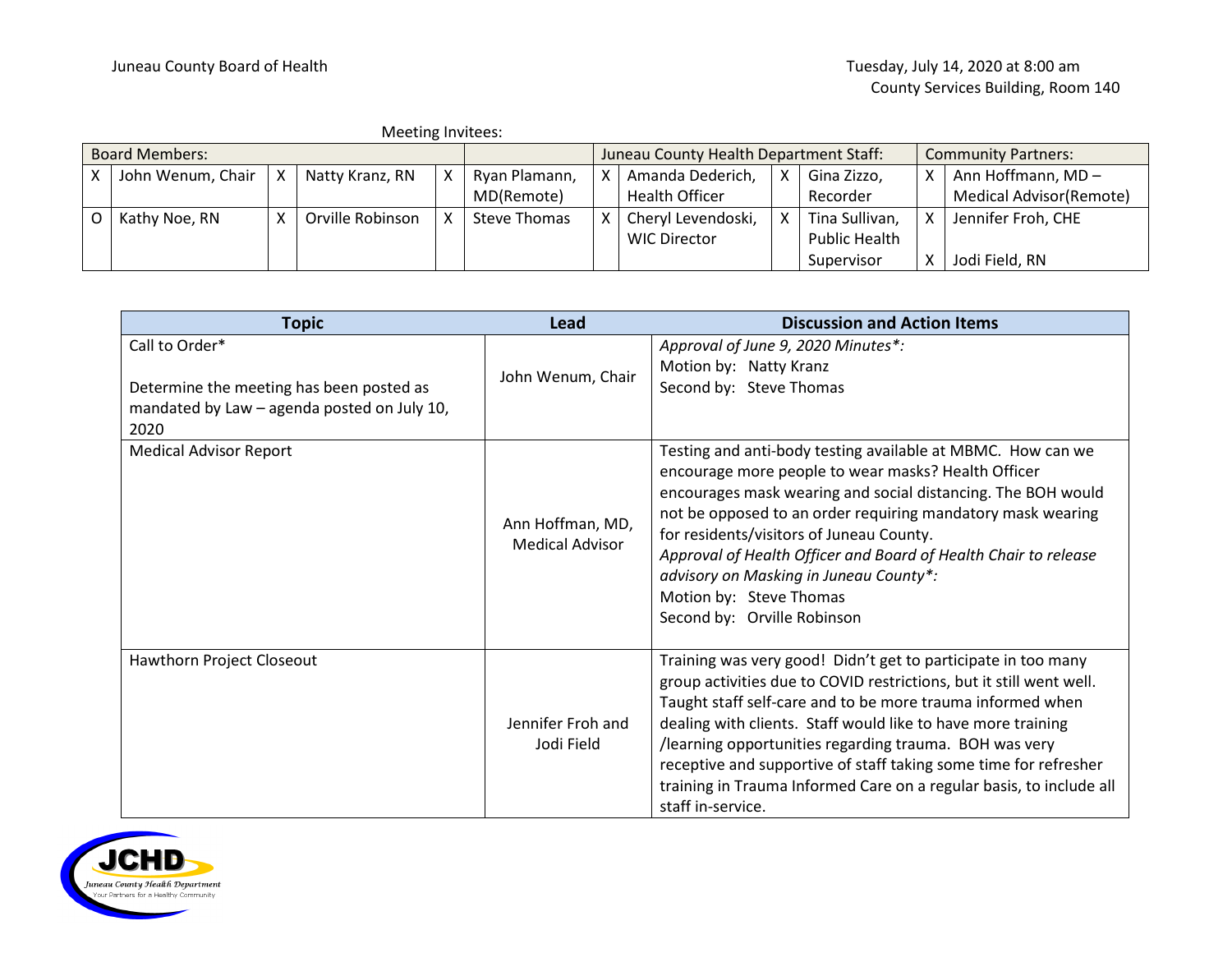|                                                                                                                          |                                              | Approval of Trauma Informed Care Learning Opportunities being                                                                                                                                                                                                                                                                                                                                            |
|--------------------------------------------------------------------------------------------------------------------------|----------------------------------------------|----------------------------------------------------------------------------------------------------------------------------------------------------------------------------------------------------------------------------------------------------------------------------------------------------------------------------------------------------------------------------------------------------------|
|                                                                                                                          |                                              | provided to staff throughout the year *:                                                                                                                                                                                                                                                                                                                                                                 |
|                                                                                                                          |                                              | Motion by: Steve Thomas                                                                                                                                                                                                                                                                                                                                                                                  |
|                                                                                                                          |                                              | Second by: Natty Kranz                                                                                                                                                                                                                                                                                                                                                                                   |
| <b>Health Officer Update</b><br><b>COVID Response LTEs</b>                                                               |                                              | We have been approved to hire 2 LTE's for Contact Tracing.                                                                                                                                                                                                                                                                                                                                               |
| Public Health Supervisor, Community<br><b>Health and Prevention</b>                                                      |                                              | The position of Public Health Supervisor has been approved.                                                                                                                                                                                                                                                                                                                                              |
| <b>Website Project</b><br>Annual Report*                                                                                 | Amanda Dederich                              | Website project is very involved and hope to have it up and<br>running live by the end of the year.                                                                                                                                                                                                                                                                                                      |
|                                                                                                                          |                                              | The annual report is very visual, not word heavy this year. It is in<br>draft format currently until final fiscal numbers are provided from<br>Juneau County Finance Department.                                                                                                                                                                                                                         |
| Public Health Program Update<br>Communicable Disease update                                                              | Tina Sullivan, Public<br><b>Health Nurse</b> | COVID-19 is still prevalent and numbers are going up. We have<br>58 cases to date. Continue to wear a mask, wash hands often, and<br>keep socially distant.                                                                                                                                                                                                                                              |
| <b>WIC Program Updates</b><br>Update of USDA Waivers during COVID-<br>19<br>2020 WIC Farmers Market Nutrition<br>Program | Cheryl Levendoski,<br><b>WIC Director</b>    | Overall numbers are a little low. Staff are still rotating on working<br>remotely.<br>USDA has waived in person heights and weights until Oct.1, 2020<br>Currently are mailing out the \$30/family farmer market checks.<br>WIC did receive a new cell phone.<br>Due to logistics, Health Officer would like the WIC director to<br>move offices to be closer to her team. There is an office available. |
| <b>Public Comments</b>                                                                                                   |                                              |                                                                                                                                                                                                                                                                                                                                                                                                          |
| Closed Session Pursuant to 1.85(1)(c) for Staff<br>Evaluations                                                           | <b>Board of Health</b>                       |                                                                                                                                                                                                                                                                                                                                                                                                          |
| Proposed Agenda Items for August Board of<br>Health                                                                      |                                              |                                                                                                                                                                                                                                                                                                                                                                                                          |
| Next Meeting: Tuesday, August 11, 2020                                                                                   |                                              |                                                                                                                                                                                                                                                                                                                                                                                                          |
| Adjournment*                                                                                                             | John Wenum                                   | Adjourned by Chairman Wenum                                                                                                                                                                                                                                                                                                                                                                              |